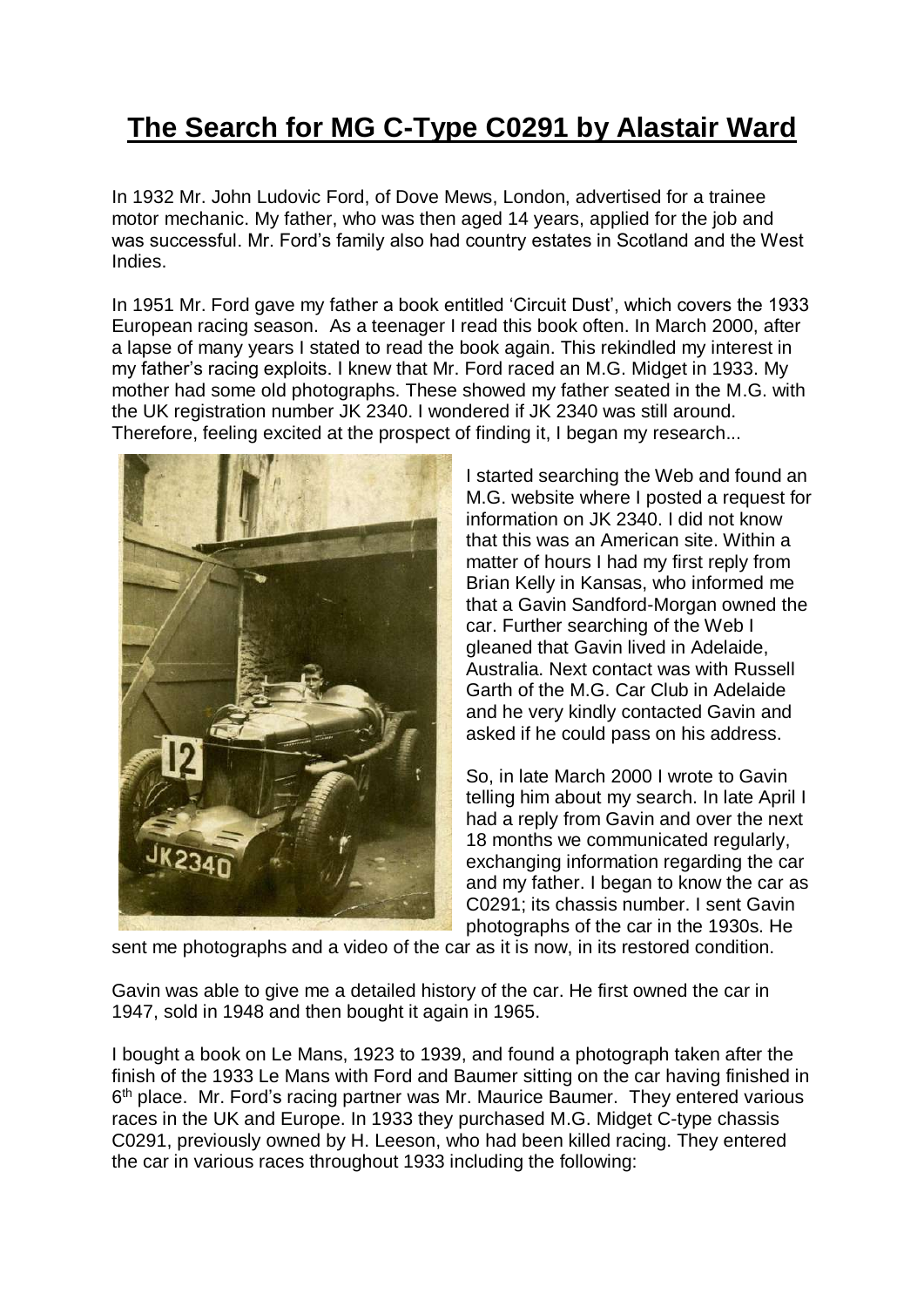

Le Mans 24 Hour car Race, 17<sup>th</sup> and 18<sup>th</sup> June 1933, Le Mans, France, Car No. 41. Classified 6<sup>th</sup>. International Mannin Beg Car Race, 12<sup>th</sup> July 1933, Isle of Mann

Car No. 12. Classified 3rd.

International Tourist Trophy, 2nd September 1933, Newtownards, Northern Ireland. Car No. 28. Retired with broken steering tie-rod and crankshaft.

In 1934 Mr. Ford's mother died and he moved to Haddington, in Scotland, to manage the family estate. My father went with him to help Mr. Ford to run the estate and to work on his cars.

In 1939 my father was conscripted into the armed forces and was sent to France, he was captured June 1940 and was finally freed from POW camp in May 1945. Mr. Ford also joined the army and survived the conflict. After demobilisation both of them went back to Scotland to get the estate back up and running, but the days of car racing were over.

The spirit and attitude of adventure during competitions during the 1930s is highlighted in the book 'Circuit Dust'. Ford and Baumer are mentioned a number of times but the following paragraph says much about the way they raced in the 1930s.

'*They discussed these plans during the day before the final practice, while they were perfecting their pit arrangements, and nine o'clock that night found them at the Caféé de l'Hippodrome for dinner, accompanied by the big Mercedes, which they intended to use for a last survey of the circuit. While Baumer was eating hors d'oeuvres, Ford drove the Mercedes for two laps, then came in to commence his dinner, when Baumer took the car around. He returned and handed over in time to start on the soup, and when Ford returned Baumer went out again. Between courses they achieved the distinction of each covering eight laps, a total of nearly seventy miles of fast motoring between hors d'oeuvres and coffee*.'

This description becomes almost legendary. It is very hard to imagine this happening in today's environment of safety and conformity. I can imagine that several glasses of wine were consumed with the meal! Amidst the competitive spirit, the social scene was just as important.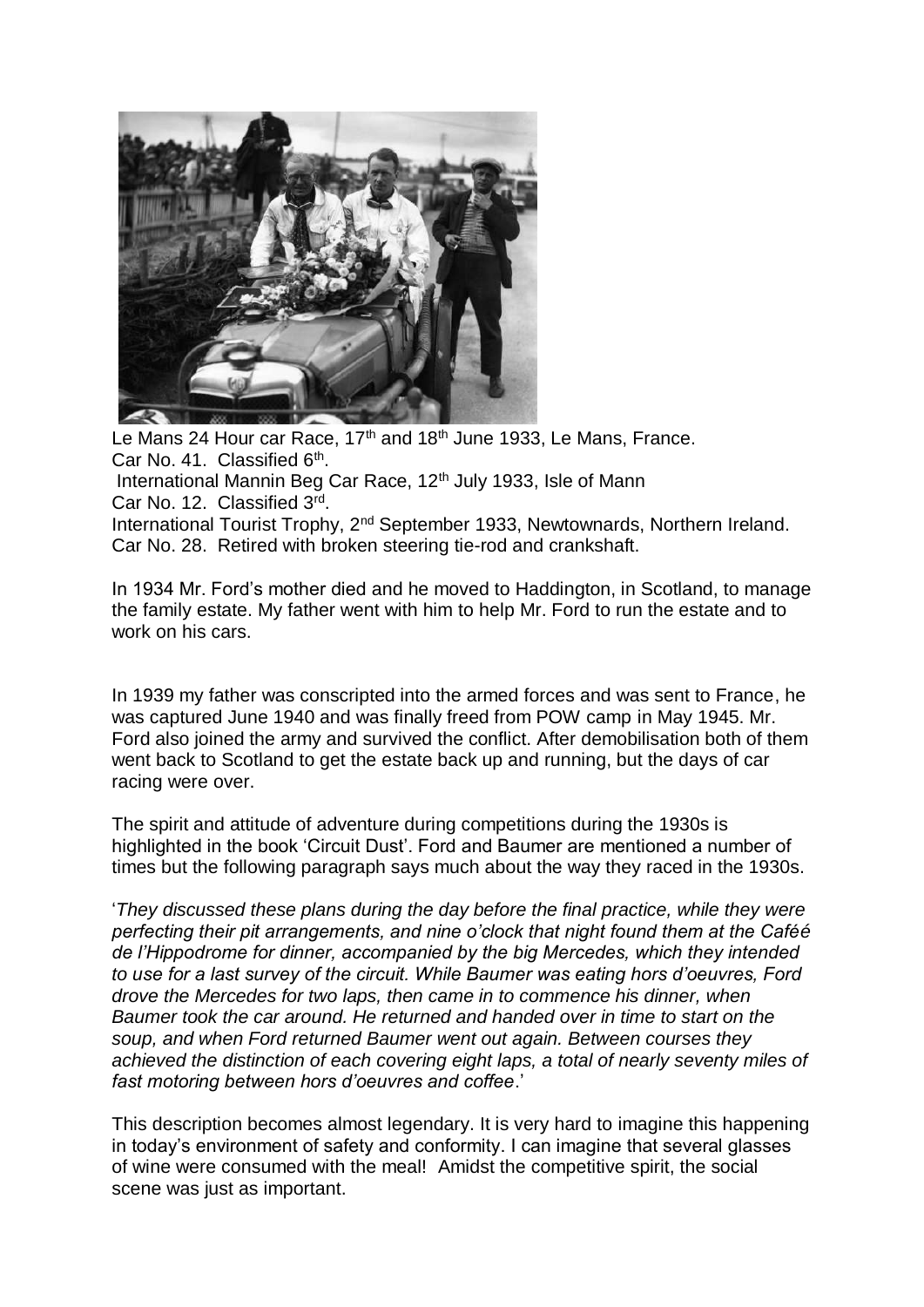The M.G. Car Company, whilst not entering an official works team, did give encouragement to the privateer drivers by offering discounts if the car was entered in various events. One of the invoices to Mr. Ford offers a 15% discount if C0291 is entered in the German Grand Prix and the Isle of Mann. I have not been able to verify its participation in that Grand Prix.

In September 2001 Gavin Sandford-Morgan told me that he had sold C0291. It was on its way back to the UK. I tracked the car down to Bill Ainscough in Lancashire, England. I arranged to see C0291 at his house in early January 2002. Upon seeing the car for the first time, what struck me initially was how small it looked. The car was in immaculate condition, in its British Racing Green. After looking at the outside of the car for quite some time, I sat in the passenger and driver seats. Sitting there brought a lump to my throat. I imagined what it must have been like to race these cars with the noise, dust and vibration. My admiration for these drivers and mechanics is truly immense.

I was born in July 1951, with Mr. Ford becoming my Godfather. We lived in a flat above the stables at Clerkington. Mr Ford left Scotland in 1952 and moved to Jamaica, where he had an estate. My father was offered the opportunity to go, but having a wife and a new baby, he decided to stay. Mr. Ford died in 1956, in Kingston, Jamaica and my father died in 1997, in Haddington, Scotland.

In January 2007 I saw C0291 advertised for sale in the 'MG Enthusiast' magazine. I emailed the advertiser asking if he would be so good as to let me know contact details for the new owner when the car was sold.

Much to my surprise and delight I had a reply from Martin Chisholm inviting me to come and see the car at his premises in Cheltenham.

So, on Friday the 2<sup>nd</sup> February 2007, Derek and I set off to Cheltenham. We arrived at Martin's premises around 10:30, expecting to be there for an hour at most. Little did we know how wrong that idea was.

Martin first of all had to move a Ferrari 250L and a Bentley 4 Litre to allow access to C0291. She looked great in her British Racing Green. So small looking. Listening to the Ferrari and the Bentley certainly wetted the appetite for all these great cars. Just lovely noises but also so contrasting.

Finally C0291 was pushed to the entrance of the garage. But, she wouldn't start. The battery appeared to be flat. Poor Martin was so embarrassed, as he had made sure that the battery had been on a trickle charge for the past few days. He tried various jump packs and other 6 volt batteries but no luck. She would start but there wasn't enough power in the battery to keep the fuel pumps running and the engine died when the fuel in the carburettor float chamber ran out.

Martin decided to jump start the M.G. from his Mitsubishi and see if that would help. By now I was sitting in the driver's seat starting her up on Martin's instruction. I felt like a small boy with his new toy. Just so happy and thinking that my Dad had sat in this very seat and started her up on many occasions. I was getting a bit emotional.